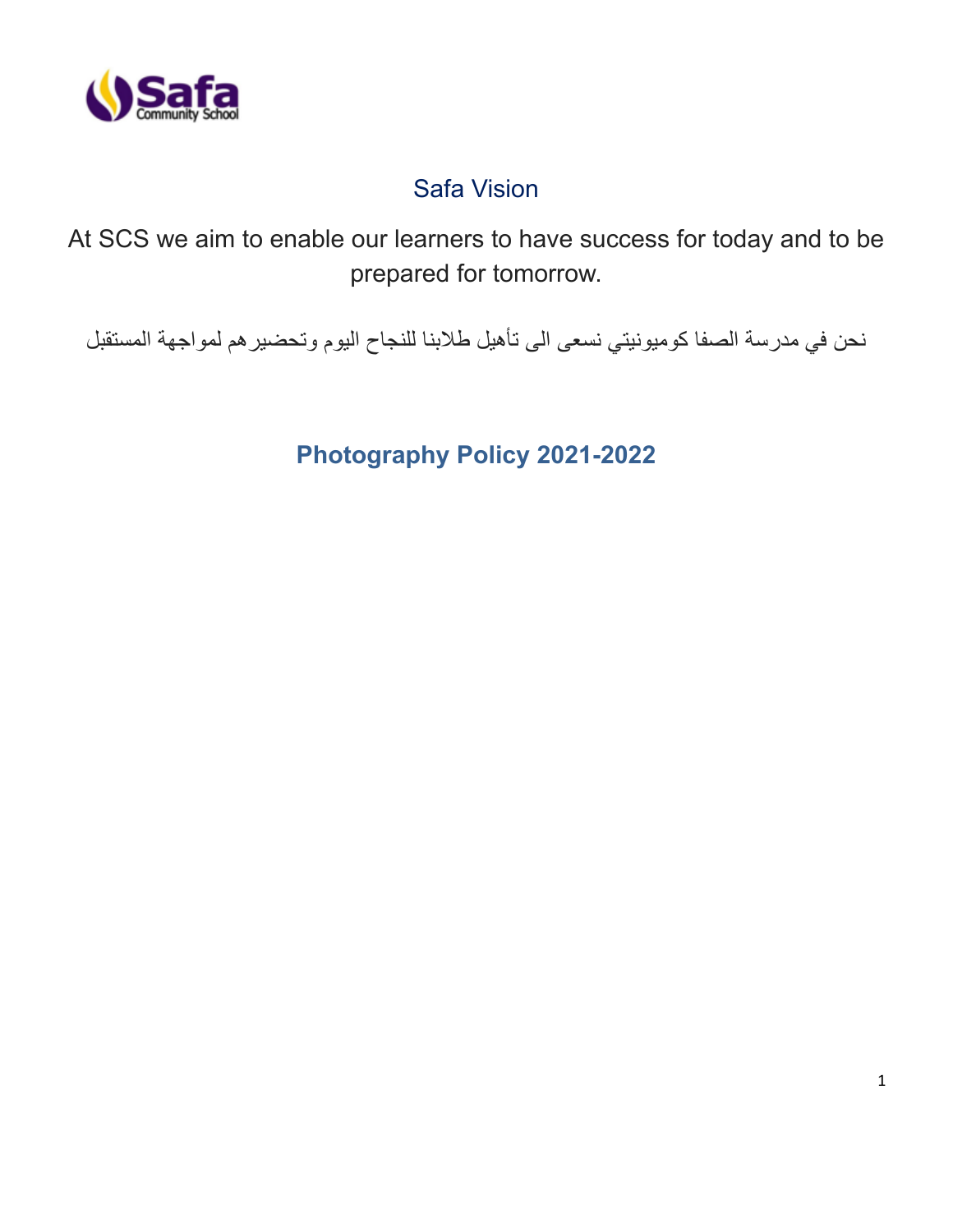

# **Photography Policy**

# **Safa Community School**

# **Contents**

| 1. | <b>Rationale</b>                | 3 |
|----|---------------------------------|---|
|    | 2. General Principles for staff | 3 |
|    | 3. Safe Guarding                | 3 |
|    | 4. Data Protection              | 4 |
|    | 5. Positive Interactions        | 5 |
|    | 6. Partnerships                 | 5 |
|    | 7. Communication                | 5 |
|    | 8. Pastoral Care                | 6 |
|    | 9. Confidentiality              | 6 |
|    | 10. Roles and Responsibilities  | 6 |
|    | 11. Reference Documents         | 6 |
|    | 12. Monitoring & Review         |   |
|    |                                 |   |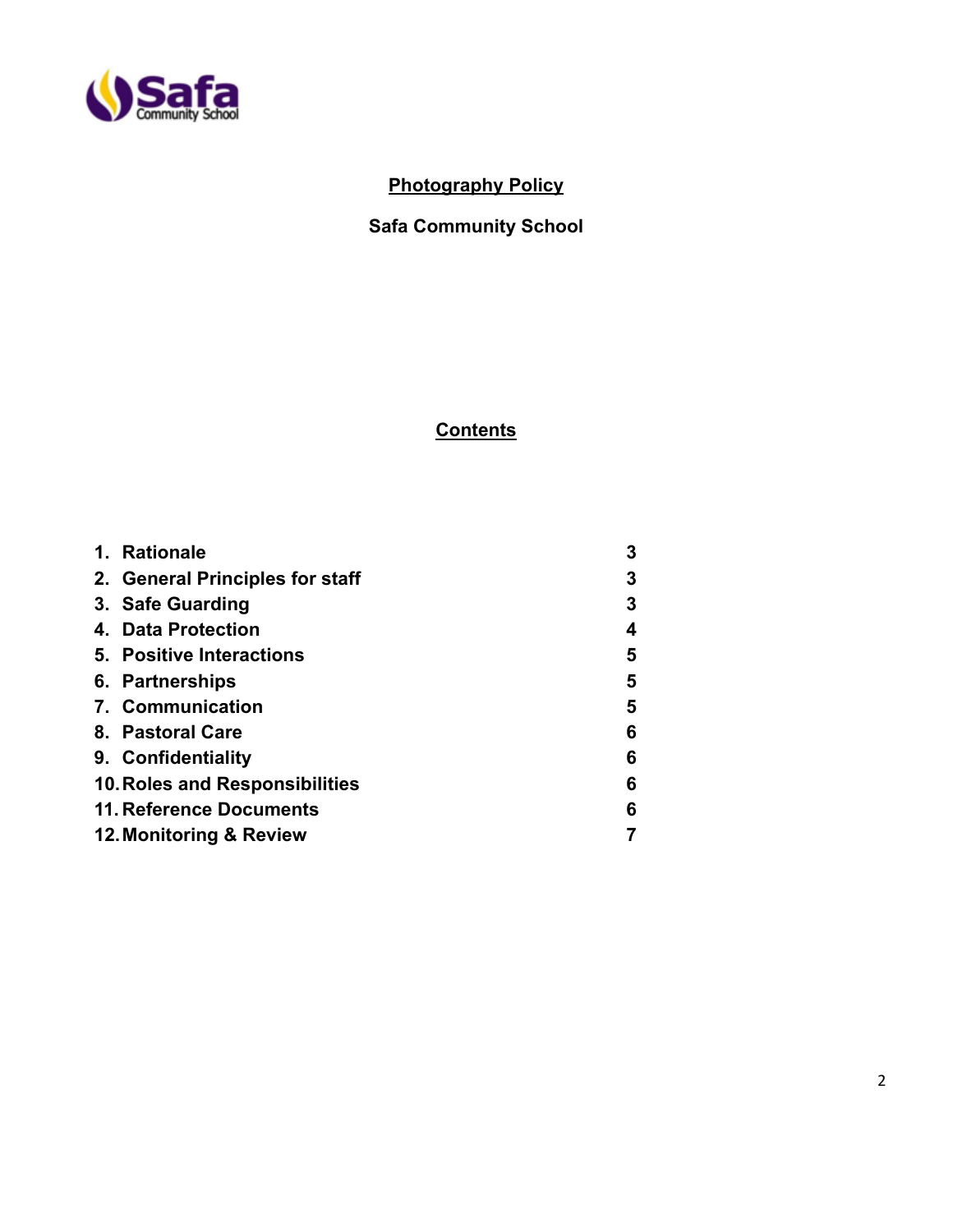

# **Rationale**

The purpose of this policy is to set out general rules about the capture and distribution of images and photographs of children and to give staff and parents guidelines on the subject. It applies to activities on school premises, in the event of a school closure and distance learning takes place or as part of off-site events or trips.

"Image capture", "photography" and "videoing" refer to any kind of image capture, still or moving, obtained by any photographic device including still image cameras, video cameras, webcams and photographic enabled mobile telephones, and any other type of image capture device not specified here, whether digital or not, using technology existent at this time or in the future. The storage of such images includes film negative, film positive (e.g. transparencies and slides, movies, etc.), photographic paper, digital media, magnetic tape and any other kind of storage method able to be used for the storage of images, still or moving, available now or in the future.

This relatively short policy is part of our strategy for safeguarding children within our care. It complies with [Keeping Children Safe in Education 2021](https://assets.publishing.service.gov.uk/government/uploads/system/uploads/attachment_data/file/1021914/KCSIE_2021_September_guidance.pdf) and should be read in conjunction with our other policies, notably:

- E-safety
- Pastoral Care
- Safeguarding
- Anti-Bullying
- Distance Learning

### **General principles for staff**

- Every reasonable effort must be made to minimise risk of inappropriate capture and distribution of photos and images. This includes:
- securing parental consent for the use of images of their children
- not using photographs of children or staff who have left the school without their consent
- ensuring that children and staff are appropriately dressed
- ensuring that children's names are not used alongside images in publically-available material
- not using an image of any child who is subject to a court order;
- storing images securely and accessible only by those authorised to do so
- storing images securely (whether physical or digital) with appropriate access controls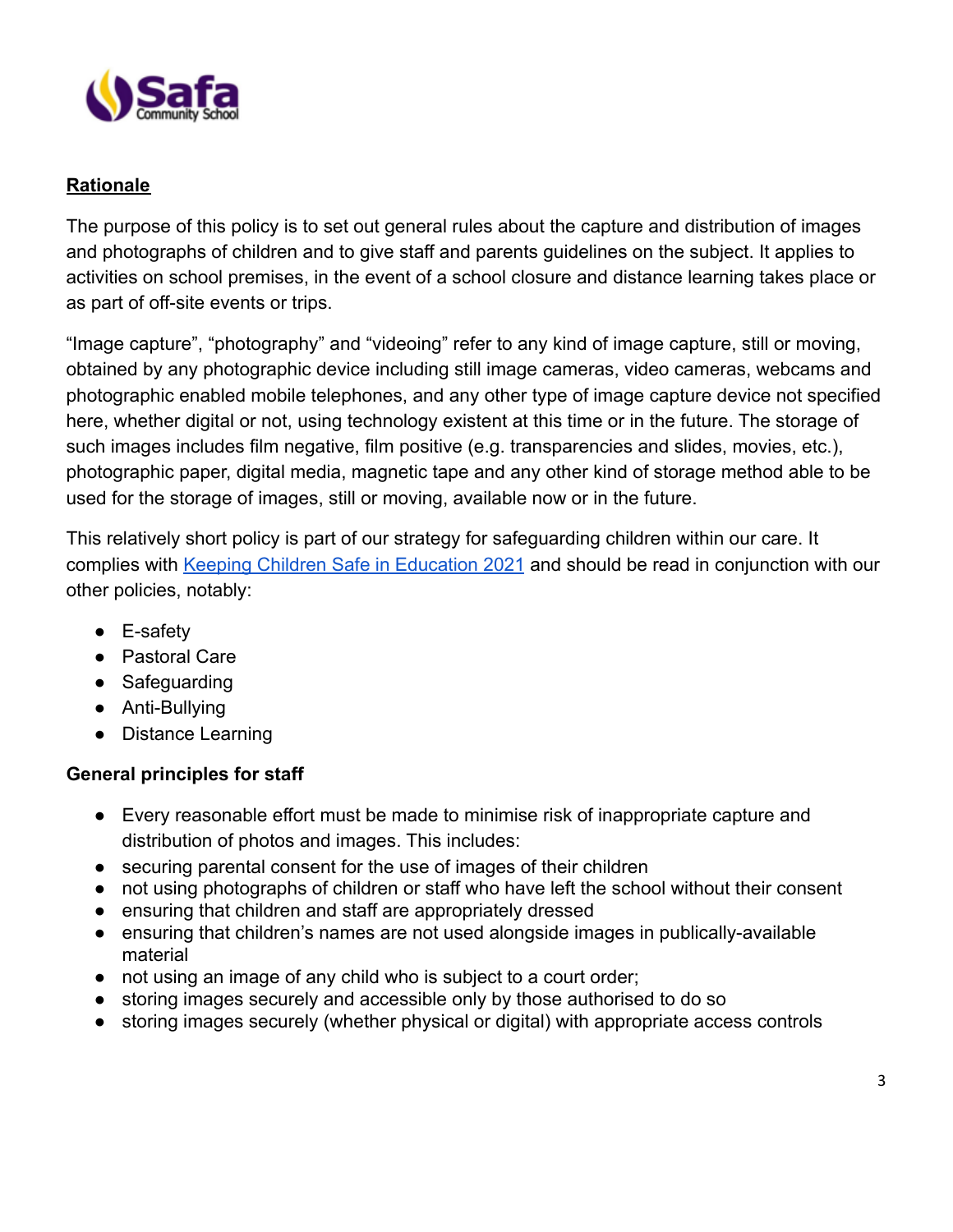

ensuring staff are appropriately informed about this policy

# **Safeguarding**

There may be a risk to the welfare of children when individual children can be identified in photographs. For that reason, we have developed this policy to make every effort to minimise risk.

Where the capture or distribution of images of children raises a safeguarding concern, the Designated Safeguarding Lead (DSL) must be contacted immediately. Further details on safeguarding procedures are available in our Safeguarding policy.

# **Data Protection Act**

Photographs and video images of pupils and staff are classed as personal data under the terms of the Data Protection Act 1998. Therefore, using such images for school publicity purposes requires the consent of either the individual concerned or in the case of pupils, their legal guardians. In line with the Data Protection Act, everyone responsible for using data has to follow strict rules called 'data protection principles'. They must make sure the information is:

- used fairly and lawfully
- used for limited, specifically stated purposes
- used in a way that is adequate, relevant and not excessive
- accurate
- kept for no longer than is absolutely necessary
- handled according to people's data protection rights
- kept safe and secure

### **Photography and image capture in school**

Images of children may be captured as part of the educational process. Recordings of pupils for school purposes will only ever be taken using official school equipment or by a designated external professional. Staff must not take or transmit any recording of pupils on any personal device. Staff should also be aware that taking photographs of colleagues using personal devices should only happen with the permission of that member of staff.

Images of pupils or staff must not be displayed on websites, in publications or in a public place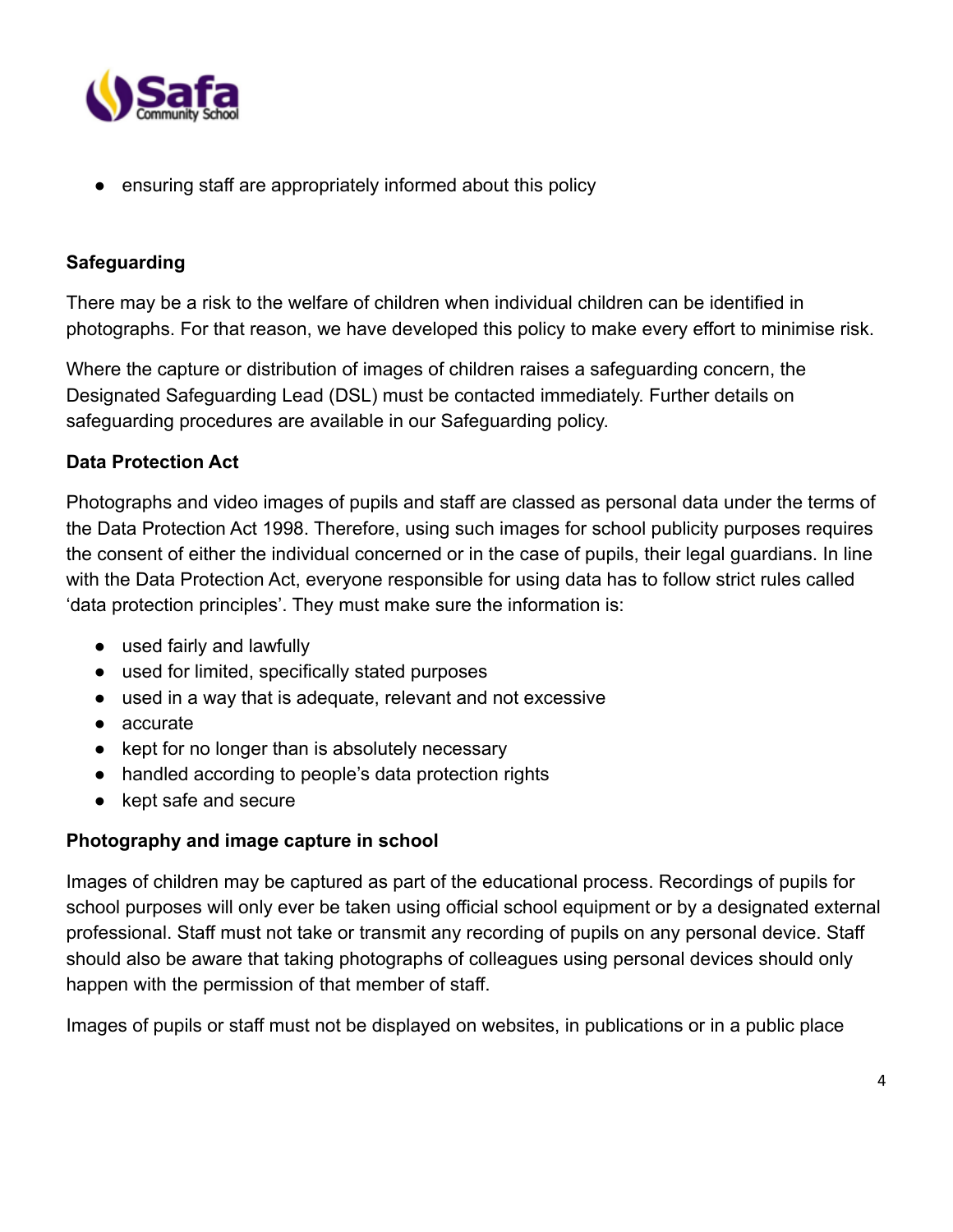

without specific consent. The definition of a public place includes areas where visitors to the school have access. Where photographs are taken at an event attended by large crowds, this is regarded as a public area so it is not necessary to get permission from everyone in a crowd shot.

On occasions, commercial video films may be made of children on educational visits and performing in school productions. The school will inform parents where arrangements have been made for a commercial photographer to film such an event.

Parents' media permissions must be kept on file.

### **Photography and image capture by parents**

As a general rule no parent or visitor is permitted to use a camera (including a mobile phone's camera facility) whilst on school premises. However, the Data Protection Act does not apply to photographs or films taken for personal use by family and friends and it is usual for parents to want to take photographs and videos of children at school events.

Exceptions to this rule are therefore made for some specific events such as plays, recitals, concerts, sporting events, open days or other promotional events. We strongly advise parents against the publication of any such photographs on the internet (e.g. on social media), and we will request parents to remove any such material if we deem it illegal, harmful or inappropriate in any way.

Where appropriate, our policy regarding this matter should be explained clearly to parents by a member of staff before difficult situations arise.

### **Photography and image capture by pupils**

Staff will supervise and maintain control over any photographing or recording that pupils do during on-school or off-site activities.

### **Publicity**

Schools need and welcome publicity. Children's photographs add colour, life and interest to articles promoting school activities and initiatives. Making use of photographs for publicity materials and to promote the school in the press can increase pupil motivation and staff morale, and help parents and the local community identify and celebrate the school's achievements. However, photographs must be used in a responsible way. Schools need to respect children's and parents' rights of